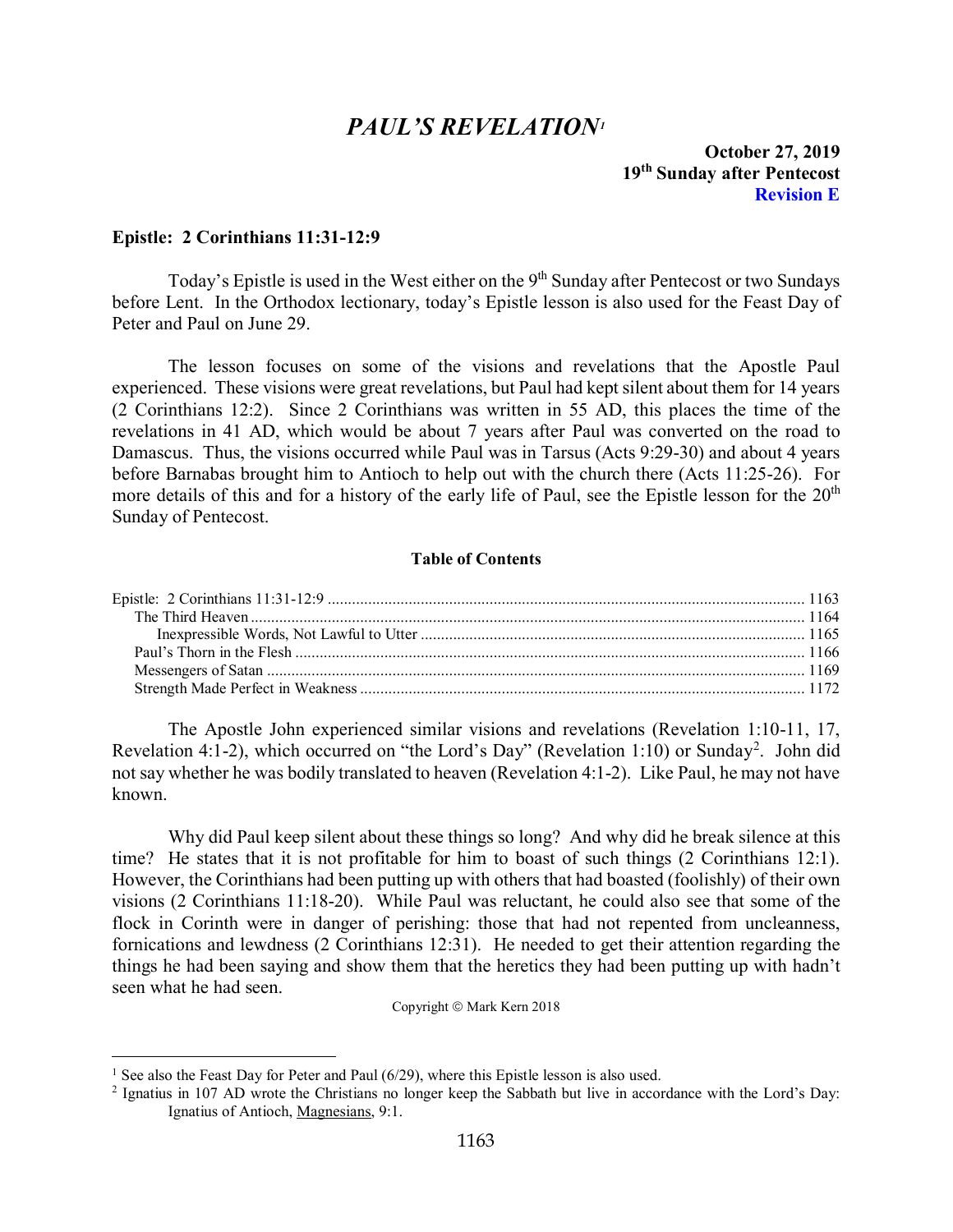John Chrysostom adds<sup>[3](#page-1-1)</sup> that Paul was caught up into Paradise – before the beginning of his apostleship – so that he might not be inferior to the rest of the Apostles or seem to be. For they had accompanied Christ but Paul had not.

"Great indeed was this revelation! But this was not the only one: there were many others besides, but he mentions one out of many. For that there were many, listen to what he says: 'Lest I should be exalted above measure by the abundance of the revelations' (2 Corinthians 12:7). And yet, a man may say, if he wished to conceal them, he ought not to have given any intimation whatever or said anything of the sort; but if he wished to speak of them, to speak plainly. Why then is it that he neither spoke plainly nor kept silence? To show by this also that he resorts to the thing unwillingly. Therefore, also he has stated the time delay, 'fourteen years'. He mentions this to show that he had refrained for so long a time and would not now have spoken out now, except the necessity for doing so had been great. But he would have still kept silence, had he not seen the brethren perishing. Now if Paul from the very beginning was such a one as to be counted worthy of such a revelation, when as yet he had not done such good works; consider what he must have grown to in fourteen years. Notice also how even in this very matter he shows modesty, by his saying some things, but confessing that of others he is ignorant. For that he was caught up indeed, he declared, but whether 'in the body' or 'out of the body' he says he does not know. Yet it would have been quite enough, if he had told of his being caught up and had been silent about the others; but as it is, in his modesty he adds this also. Was it the mind that he was caught up and the soul, while the body remained dead? Or was the body caught up also? It is impossible to tell. If Paul, who was caught up and who heard things unspeakable, so many and so great, had fallen into ignorance, much more we. That he was in Paradise he knew, and that he was in the third heaven he was not ignorant, but the manner he didn't know clearly."

## <span id="page-1-0"></span>**The Third Heaven**

The third heaven, which Paul and John saw in their visions, is a term used by  $1<sup>st</sup>$  century Jews to describe heavenly realms. One can think of the atmosphere of the earth as the 1<sup>st</sup> heaven where birds fly, and which holds moisture for rain (Genesis 1:8, Revelation 8:13, 19:17). The sun is described as stopping in mid-heaven, or the second heaven, for Joshua (Joshua 10:13) and the lights in the heavens are located there (Genesis 1:14). The  $3<sup>rd</sup>$  heaven then, would be the place where God dwells.

Methodius of Olympus stated<sup>[4](#page-1-2)</sup> that Paul had at least two revelations: one of the third heaven and one of Paradise. Methodius was countering heretics of his day who said that life in Paradise was incorporeal; not true, people have fleshly bodies in Paradise.

"Paul had (at least) two revelations. Paul does not suppose paradise to be in the third heaven, when he says, 'I know such a man caught up to the third heaven; and I know such a man, whether in the body or out of the body, God knows, that

<span id="page-1-1"></span><sup>3</sup> John Chrysostom, Homilies on 2 Corinthians, XXVI, vv. 2-3.

<span id="page-1-2"></span><sup>&</sup>lt;sup>4</sup> Methodius of Olympus, From the Discourse on the Resurrection, III, 9.

Jerome, Letters, LI, 5 says that the third heaven is in one place and Paradise is in another place.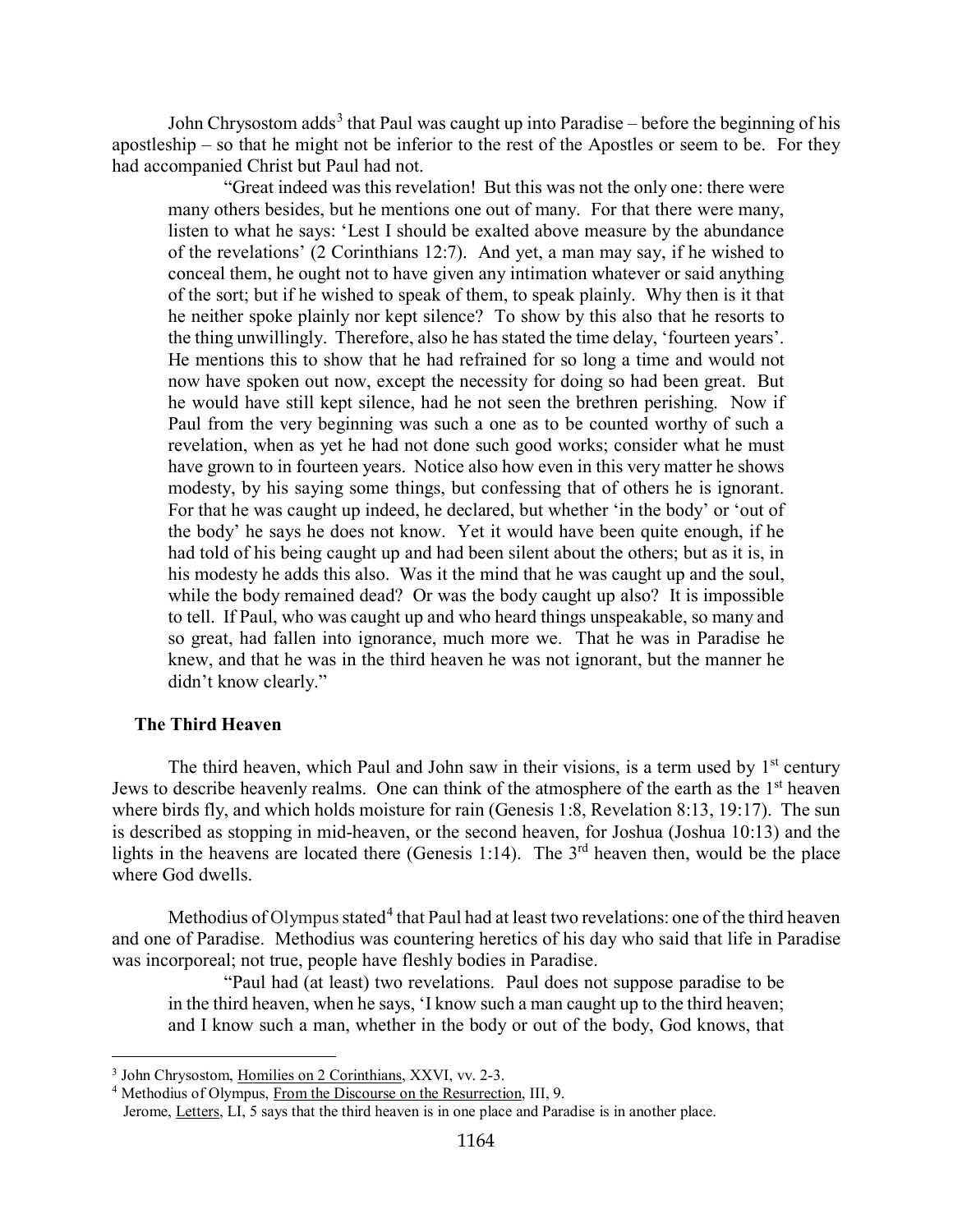was caught up into paradise' (2 Corinthians 12:2-4). Here he signifies that Paul had seen two revelations, having been evidently taken up twice, once to the third heaven, and once into paradise. For the words, 'I know such a man caught up', make it certain that he was personally shown a revelation respecting the third heaven. And the words which follow, 'And I know such a man, whether in the body or out of the body, God knows, that he was caught up into paradise', show that another revelation was made to him respecting paradise. Now he was led to make this statement by his opponent's having laid it down from the apostle's words that paradise is a mere conception, as it is above the heaven, in order to draw the conclusion that life in paradise is incorporeal."

Jerome stated<sup>[5](#page-2-1)</sup> that Paul really did not know whether he was in the body or not when he was carried away to the third heaven.

Cyril of Jerusalem stated<sup>[6](#page-2-2)</sup> that Elijah only went to the first heaven<sup>[7](#page-2-3)</sup>, but Paul went to the third heaven and Paradise. Peter received the keys of the Kingdom of Heaven. Paul came back that he might also receive the crown of martyrdom.

"Note that a servant of Christ was caught up to the third heaven. For if Elijah attained as far as the first heaven, but Paul as far as the third; Paul, therefore, has obtained a more honorable dignity. Be not ashamed of your Apostles; they are not inferior to Moses, nor second to the Prophets; but they are noble among the noble. For Elijah truly was taken up into heaven; but Peter has the keys of the kingdom of heaven, having received the words, 'Whatever you loose on earth will be loosed in heaven' (Matthew 16:19). Elijah was taken up only to heaven; but Paul both into heaven, and into paradise, for the disciples of Jesus received more manifold grace. Paul heard 'inexpressible words, which it is not lawful for a man to utter' (2 Corinthians 12:4); but Paul came down again from above. Not because he was unworthy to stay in the third heaven, but in order that after having enjoyed things above man's reach, having descended in honor, having preached Christ, and having died for His sake, he might also receive the crown of martyrdom."

### **Inexpressible Words, Not Lawful to Utter**

<span id="page-2-0"></span>Paul said, "I know such a man how he was caught up into Paradise and heard inexpressible words, which it is not lawful for a man to utter" (2 Corinthians 12:3-4). What is Paul referring to?

Clement of Alexandria stated $8$  that Paul is intimating the impossibility of expressing God and indicating that what is divine is unutterable by human power.

<span id="page-2-1"></span><sup>5</sup> Jerome, Preface to Daniel.

<span id="page-2-2"></span><sup>6</sup> Cyril of Jerusalem, Catechetical Lectures, XIV, 26.

<span id="page-2-3"></span> $<sup>7</sup>$  If the first heaven is the sky where birds fly, then the Scripture only speaks of Elijah going up into the sky. He may</sup> well have attained the third heaven by the time of the Transfiguration.

<span id="page-2-4"></span><sup>8</sup> Clement of Alexandria, Stromata, V, 12.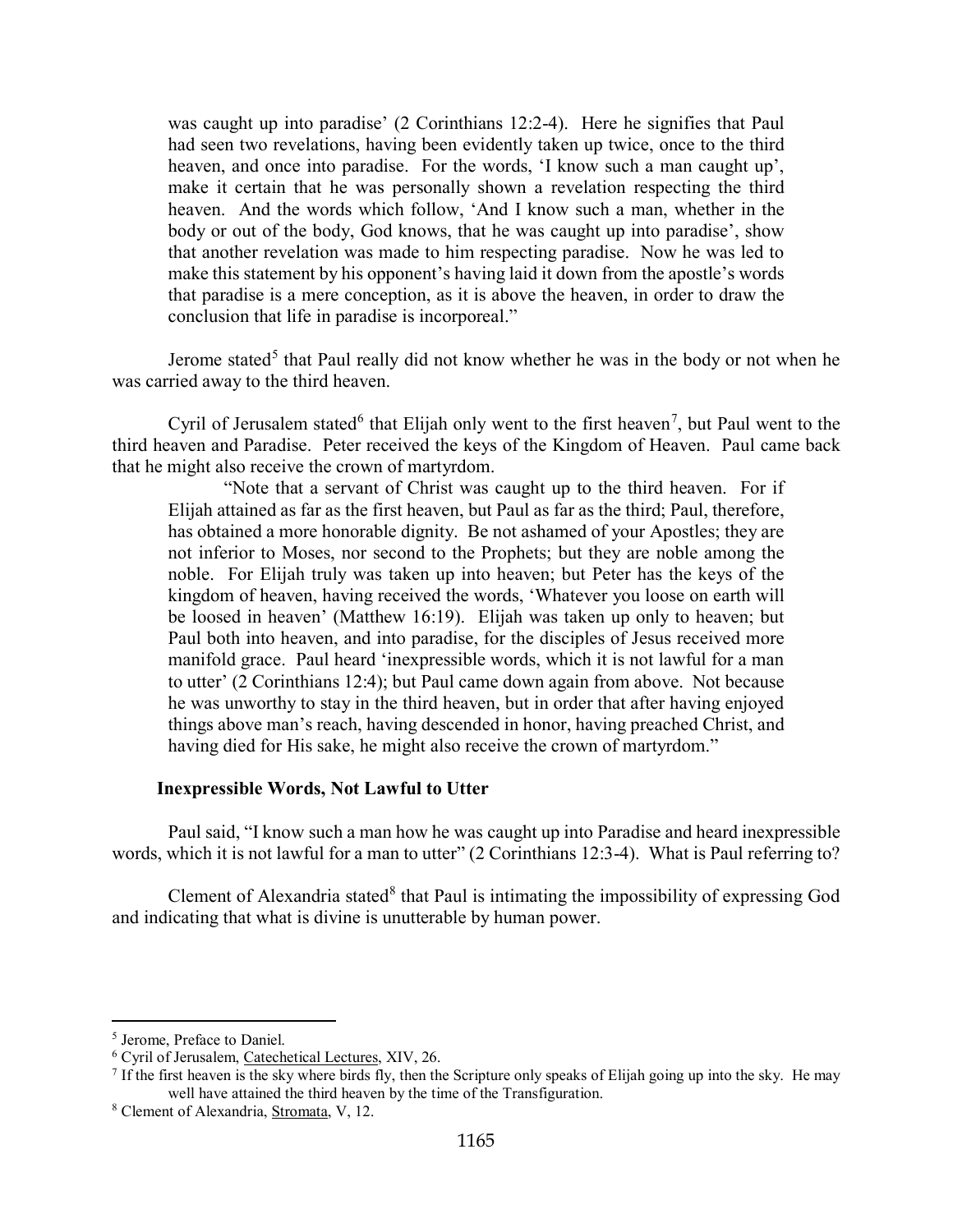Hippolytus of Rome stated<sup>[9](#page-3-1)</sup> that what Paul saw and heard in the third heaven and in Paradise are the mysteries that Christians alone are acquainted with.

"Paul knew of the gate of heaven, partially opening it in a mystery, and stating 'that he was caught up by an angel and ascended as far as the second and third heaven into paradise itself; and that he beheld sights and heard unspeakable words which it would not be possible for man to declare' (2 Corinthians 12:4). These are what are by all called the secret mysteries. 'These things we also speak, not in words which man's wisdom teaches but which the Holy Spirit teaches, comparing spiritual things with spiritual. But the natural man does not receive the things of the Spirit of God, for they are foolishness to him' (1 Corinthians 2:13-14). These are ineffable mysteries of the Spirit, which (Christians) alone are acquainted with."

Gregory the Theologian stated<sup>[10](#page-3-2)</sup> that Paul may have learned something more about God's nature than has been revealed to us. Since Paul couldn't talk about it, we know only in part and see only as through a mirror dimly.

"If it had been permitted to Paul to utter what the Third Heaven contained, and his own advance, or ascension, or assumption there, perhaps we should know something more about God's Nature, if this was the mystery of the rapture. But since it was ineffable, we too will honor it by silence. This much we will hear Paul say about it, that we know in part and we prophesy in part (1 Corinthians 13:9). This and the like to this are the confessions of one who is untrained in speech (2 Corinthians 11:6), who gives proof of Christ speaking in him, the great doctor and champion of the truth. Therefore, Paul estimates all knowledge on earth only as through a mirror dimly (1 Corinthians 13:12), as taking its stand upon little images of the truth."

### <span id="page-3-0"></span>**Paul's Thorn in the Flesh**

In order that Paul might not get too conceited concerning his visions, the Lord also gave him a "thorn in the flesh", "a messenger of Satan" to beat him up. (Greek: *kolaphizo* = to strike with the fist). Much speculation has been made concerning whether this was some physical problem or whether it refers to some people that Paul fought against. Some have implied a physical weakness; however, John Chrysostom shows that this refers to people who harassed Paul.

John Chrysostom stated<sup>[11](#page-3-3)</sup> that Paul's "thorn in the flesh" referred to people who vigorously opposed him, like Alexander the coppersmith and others with him. Since the word "satan" means an adversary in Hebrew, the term "messenger of satan" refers to the continuous persecution from Paul's enemies. The "thorn in the flesh" could not be a physical ailment from the devil since the devil submitted to all of Paul's bidding.

"There are some who have said that Paul's "thorn in the flesh" was a kind of pain in the head which was inflicted by the devil; but God forbid! For the body

<span id="page-3-1"></span> $9$  Hippolytus of Rome, Refutation of All Heresies, V, 3.

<span id="page-3-2"></span><sup>&</sup>lt;sup>10</sup> Gregory the Theologian, Second Theological Oration, XXVIII, 20.

<span id="page-3-3"></span><sup>11</sup> John Chrysostom, Homilies on 2 Corinthians, XXVI, v. 7. John Chrysostom, Homilies on 2 Timothy, V, v. 20.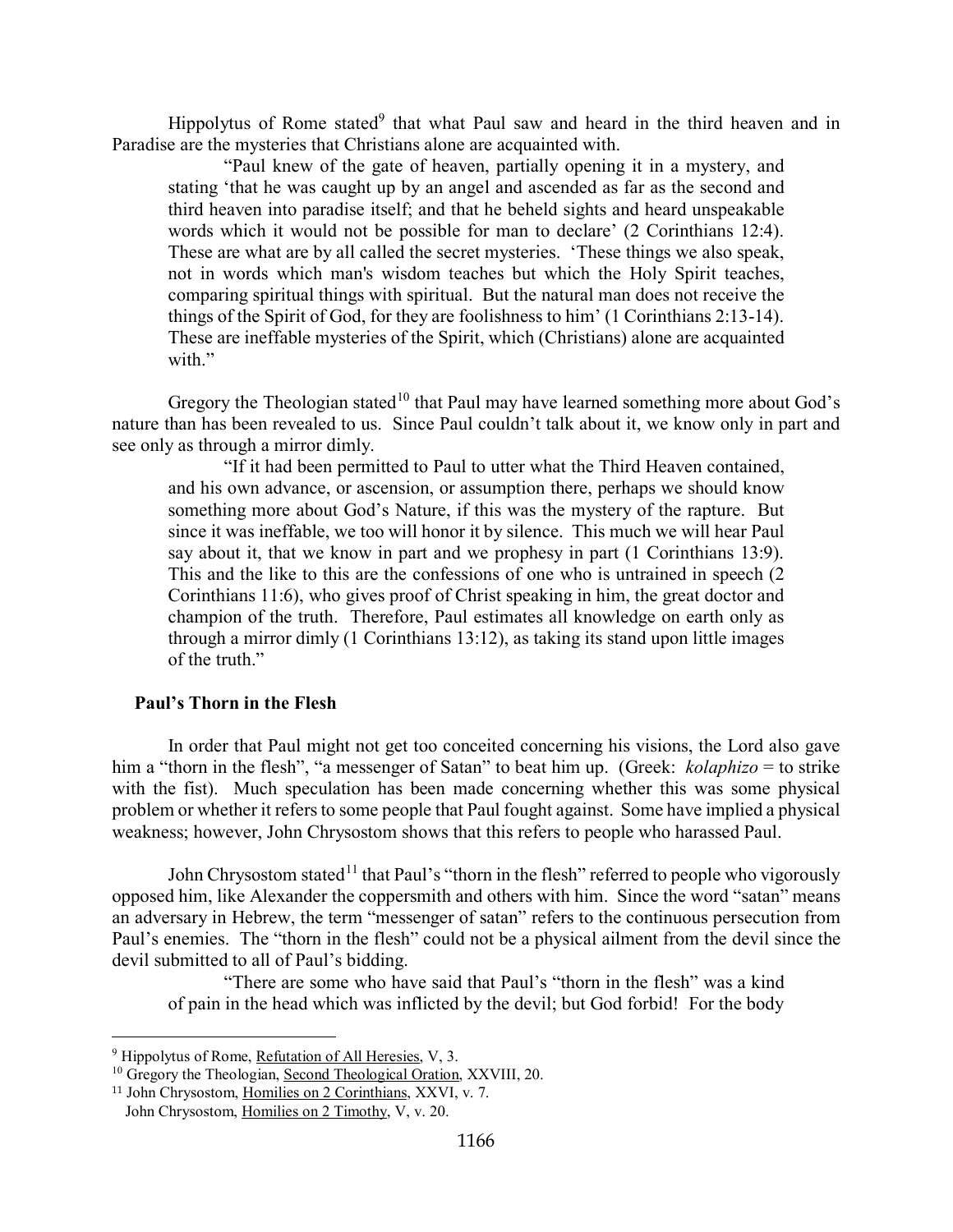of Paul never could have been given over to the hands of the devil, seeing that the devil himself submitted to the same Paul at his mere bidding. Paul set laws and bounds for Satan, when he delivered over the fornicator for the destruction of the flesh (1 Corinthians 5:1-5), and Satan dared not transgress them. What then is the meaning of what is said? An adversary is called, in Hebrew, satan; and the Scripture has so termed such as were adversaries. Speaking of Solomon, it says, 'In his days there was no satan,' that is, no adversary, enemy, or opponent (1 Kings 5:4). What he says then is this: God would sometimes not permit the Preaching to progress, in order to check our high thoughts; but permitted the adversaries to set upon us. This indeed was enough to pluck down his high thoughts; not because of pains in the head. By the 'messenger of Satan', Paul means Alexander the coppersmith, the party of Hymenaeus and Philetus, all the adversaries of the word; those who contended with and fought against him, those that cast him into a prison, those that beat him, that led him away to death. For they did Satan's business. As then Paul calls those Jews children of the devil (Acts 19:14-17), who were imitating his deeds, so also, he calls a 'messenger of Satan' everyone that opposes. He says therefore, 'There was given to me a thorn to punch me; not as if God puts arms into such men's hands, God forbid! Not that He chastises or punishes, but for the time allows and permits them."

John Chrysostom continued to say<sup>[12](#page-4-0)</sup> that Paul eventually recognized that God's grace was sufficient for him to raise the dead, heal the blind, cleanse lepers, etc. Paul didn't need the luxury of preaching without annoyances. At first Paul and the Lord had a different viewpoint; Paul thought that his thorn was to keep him from being exalted; God said that He permitted this to show His power. This also makes it plain that Paul is not referring to pains in the head.

"When the Lord spoke to the Apostle Paul, 'My grace is sufficient for you', He was saying, 'It is sufficient for you that you raise the dead, that you cure the blind, that you cleanse lepers, that you work those other miracles. Don't seek also exemption from danger and fear and the luxury to preach without annoyances. Are you dejected that it should seem to be that your God is weak, that there are many who plot against you, beat you, harass and scourge you? This very thing shows My power. 'For My power', He said, 'is made perfect in weakness' (2 Corinthians 12:9). When being persecuted you overcome your persecutors; when being harassed you get the better of them that harass you; when being put in bonds you convert those that put you in bonds. Don't seek then more than is needed! Notice how Paul assigns one reason, and God another? Paul says, 'Lest I should be exalted above measure by the abundance of the revelations, a thorn in the flesh was given to me' (2 Corinthians 12:7); but Paul says that God said He permitted it in order to show His power. 'You seek a thing which is not only not needed, but which also obscures the glory of My power'. By the words, 'is sufficient for you', God signifies that nothing else need be added, but the whole was complete. From this also it is plain that Paul is not referring to pains in the head. The Apostles did not preach when they were sick, for they could not preach when ill; but even though they were harassed and persecuted, they overcame all. After having heard this then,

<span id="page-4-0"></span><sup>12</sup> John Chrysostom, Homilies on 2 Corinthians, XXVI, v. 9.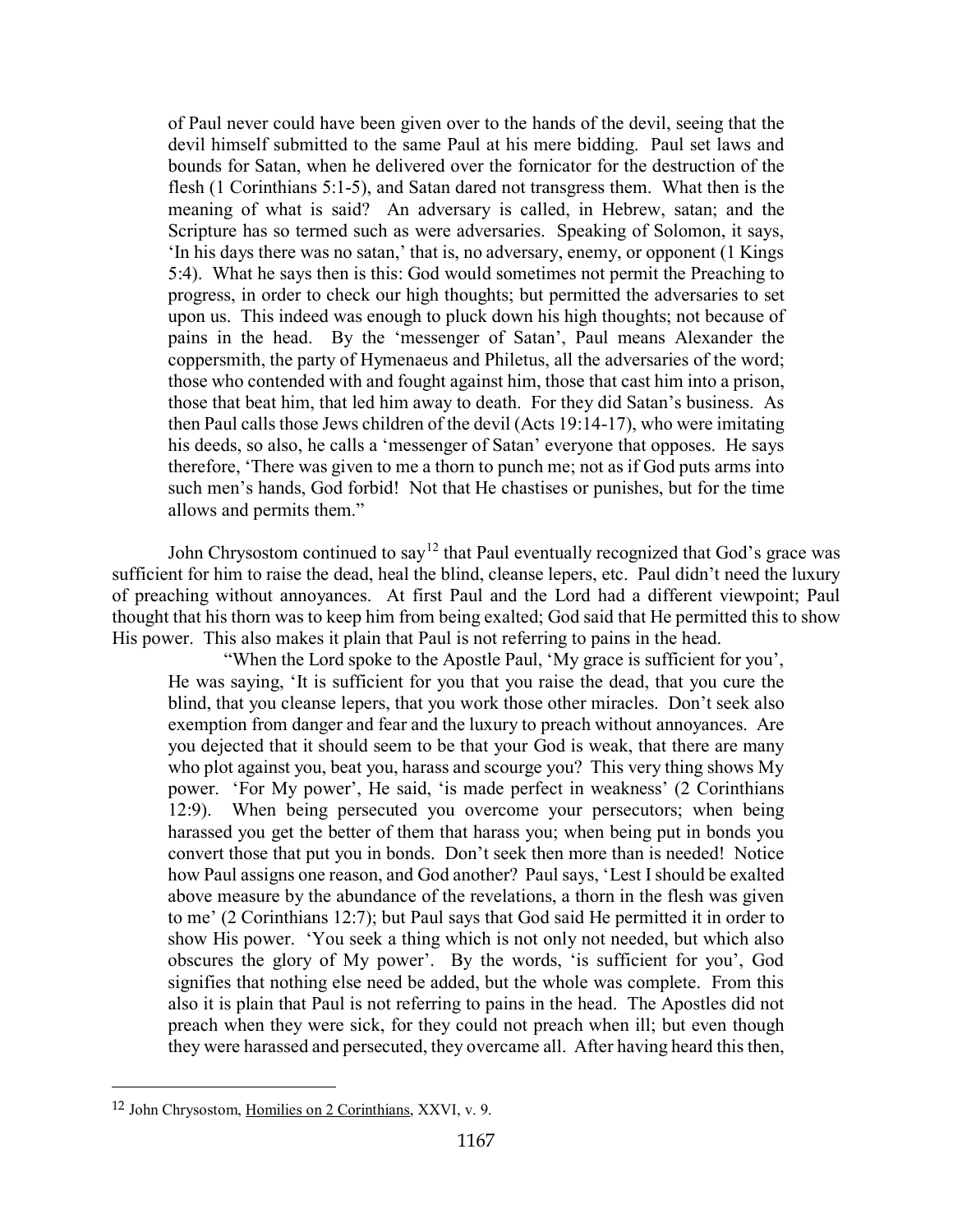Paul says, 'Most gladly therefore will I boast in my weaknesses' (2 Corinthians 12:9). That Paul and his fellow Apostles may not sink down, when those false Apostles are boasting over their contrary lot and these are suffering persecution, Paul shows that he shines all the brighter for this. Thus, the power of God shines forth the brighter, and what happens is just matter for glorying. Therefore, he says, 'Most gladly therefore will I boast'. Paul also hints at another thing also, namely, that in proportion as the trials grew in intensity, in the same proportion the grace was increased and continued."

"Notice how Paul has now revealed it in the clearest manner? In mentioning the type of weakness, he spoke not of fevers, nor anything of that sort, nor any other bodily ailment, but of 'injuries, persecutions, distresses'. Notice a single-minded soul? He longs to be delivered from those dangers; but when he heard God's answer that this was not fitting, he was not only not sorry that he was disappointed by his prayer but was even glad. Therefore, he said, 'I take pleasure', I rejoice, I long to be injured, persecuted, distressed for Christ's sake. And he said these things both to check those enemies, and to raise the spirits of these friends that they might not be ashamed at Paul's sufferings. For what he said was enough to make them shine brighter than all men."

Alexander the coppersmith was most likely the son of Simon of Cyrene, who had been pressed into service to carry Jesus' cross at the crucifixion (Mark 15:21). Simon and his sons, Alexander and Rufus, were probably among those men from Cyprus and Cyrene (Acts 11:20) who had started the Church in Antioch.

Rufus was in Antioch when Paul and Barnabas were sent off on their First Missionary Journey and when Paul and Silas were sent off on the Second Missionary Journey. After the Second Missionary Journey, Rufus was sent to Rome by Peter and Paul and was there when Paul wrote Romans (Romans 16:13). Later Rufus was ordained Bishop of Thebes in Egypt; he was eventually martyred in 107 AD along with Ignatius, the Bishop of Antioch.

Alexander chose a different path for himself, however. He was associated with the craftsmen such as Demetrius the silversmith in Ephesus (Acts 19:24) who built small idols; he opposed Paul in about 54 AD (Acts 19:33). Later Paul referred to Alexander as a coppersmith (2 Timothy 4:14). Yet he rejected the faith. Along with Hymenaeus, Paul felt it necessary to deliver them to Satan that they may learn not to blaspheme (1 Timothy 1:19-20). They were part of a heresy that claimed that the resurrection was already past (2 Timothy 2:16-18); this overthrew the faith of some people. Finally, it was Alexander that was primarily responsible for Paul's martyrdom in about 67 AD. Paul said, "Alexander the coppersmith did me much harm. May the Lord repay him according to his works. You also must beware of him, for he has greatly resisted our words" (2 Timothy 4:14-15). The implication is that Alexander went out of his way to have Paul hunted down, arrested and accused before the Roman authorities. Since Alexander had inside knowledge of the beginnings of Christianity, this represented a serious betrayal. Alexander also had an ax to grind at Paul for Paul's delivering him over to Satan for the destruction of his flesh.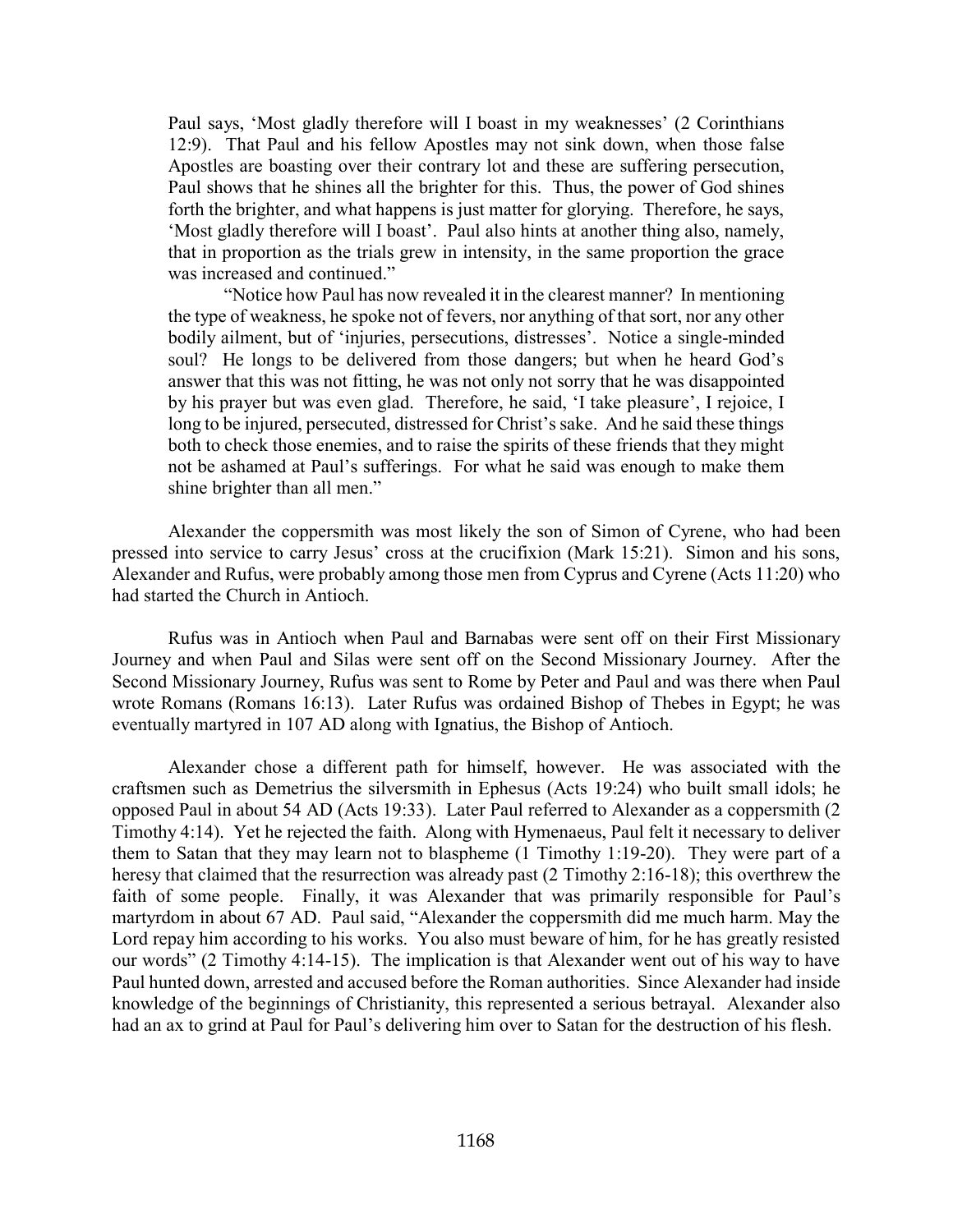John Chrysostom pointed out<sup>[13](#page-6-1)</sup> that Paul's "thorn in the flesh" was not given to him to keep him humble; and Paul was not just being humble in mentioning it. The reason for the "thorn" was "That the excellence of the power may be of God, and not of us".

"Listen to Paul, saying, 'Lest I should be exalted above measure by the abundance of the revelations, a thorn in the flesh was given to me' (2 Corinthians 12:7). This was not an expression of humility. Far from it! The thorn was not sent him that he might be humble, nor does he say this only out of humility. There are other causes besides to be assigned for it. Observe how God, accounting for it, says, 'My grace is sufficient for you'; not 'that you may not be exalted above measure'. 'For my strength is made perfect in weakness' (2 Corinthians 12:9). Two ends therefore were answered at once; what was going on was made clear, and the whole was ascribed to God. For this cause, Paul has said elsewhere, 'We have this treasure in earthen vessels'; that is, in bodies weak and liable to suffering. Why? 'That the excellence of the power may be of God, and not of us' (2 Corinthians 4:7). If our bodies were not subject to infirmity, everything would be ascribed to our bodies. Elsewhere we see Paul grieving at the infirmity of Epaphroditus, concerning whom he writes, 'He was sick almost to death, but God had mercy on him' (Philippians 2:27). And many other instances there are of his ignorance of events, which was profitable both for him and his disciples."

Paul asked the Lord three times to remove this "thorn" (2 Corinthians 12:8). But each time, the Lord said, "My grace is sufficient for you, for My strength is made perfect in (your) weakness" (2 Corinthians 12:9).

Paul's example is a good lesson for us today. Whether we have had visions of the Lord in glory or not, the Lord will put limits on us so that we don't get too exalted above measure (2 Corinthians 12:7). That way the Lord gets the glory for the achievements and His strength is made perfect in our weakness (2 Corinthians 12:9). From Paul's point of view, he took pleasure in infirmities, reproaches, needs, persecutions and distresses for Christ's sake (2 Corinthians 12:10). For being weak, then he was strong.

### <span id="page-6-0"></span>**Messengers of Satan**

The term "messenger of Satan" (or angel of Satan) needs further clarification. We note that Paul's "weakness", whether physical or personal was "a messenger from Satan" (2 Corinthians 12:7). The life of Job also contains illustrations of both physical and personal messengers from Satan. Job was a descendant of Esau who lived during the years that Israel was in Egypt. His ordeals began with the Lord pointing out to Satan that Job was unique on the earth "a blameless and upright man, fearing God and turning away from evil" (Job 1:8). Job even offered prayers and offerings for his ten children consecrating them just in case they had sinned in their heart (Job 1:6). Satan doesn't believe anything God says and felt that if Job were poor and destitute, Job would curse God to His face (Job 1:11). So the Lord allowed Satan to send several "messengers" his way.

<span id="page-6-1"></span><sup>&</sup>lt;sup>13</sup> John Chrysostom, Homilies on 2 Timothy, X, v. 20.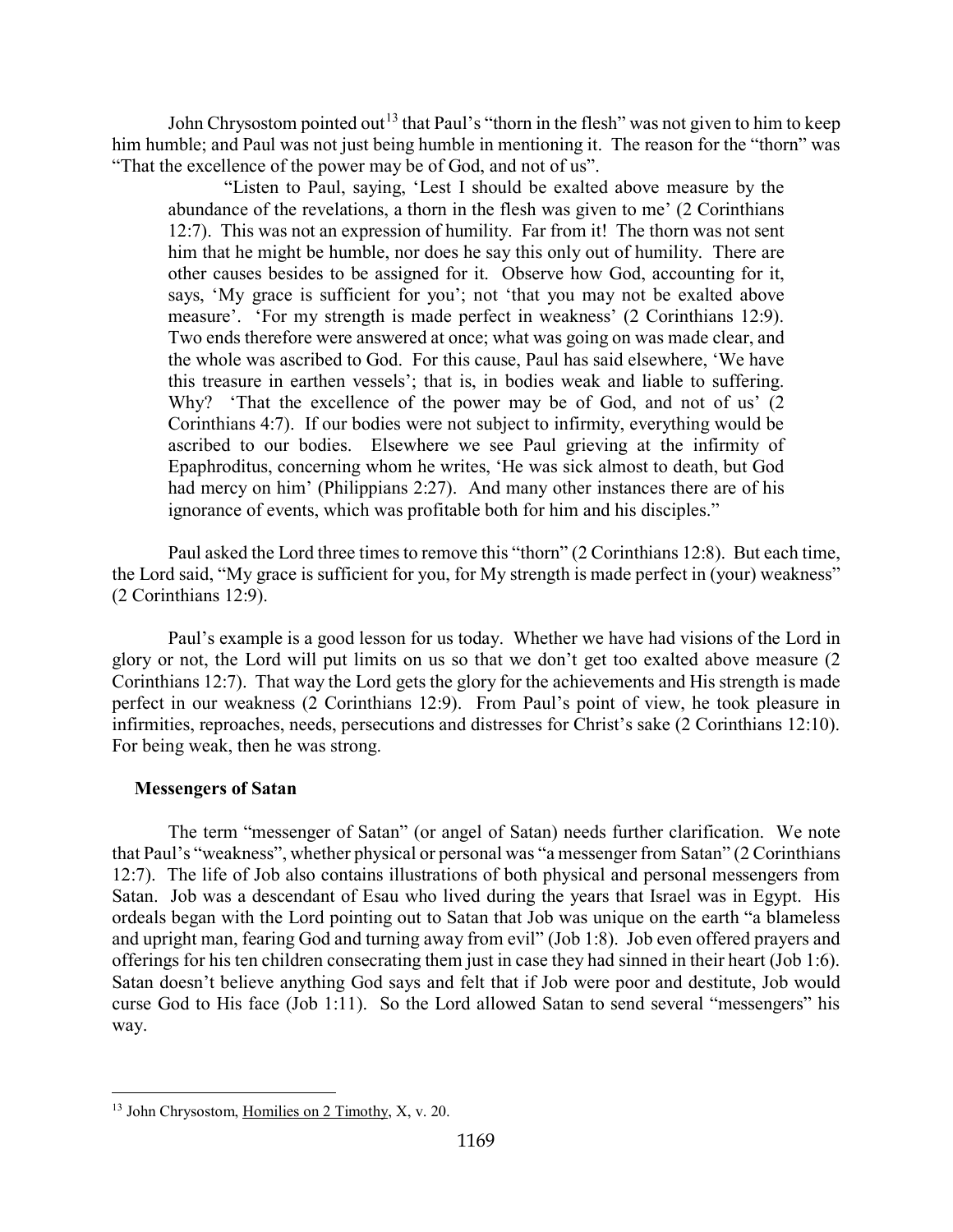First the Sabeans attacked and took all Job's oxen and donkeys, killing Job's herdsmen in the process (Job 1:14-15). Second, "the fire of God" fell from heaven and burned up all the sheep, killing the shepherds with the sheep (Job 1:16). Third, the Chaldean raiders came and took all Job's camels, killing the keepers who were defending. Lastly, while Job's children were having a feast at the house of the oldest son "on his day" (probably his birthday, Job 1:4) a tornado came from across the wilderness, collapsing the house on top of them and killing them all (Job 1:18-19). Thus, these messengers were two personal ones (the Sabeans and the Chaldeans) and two miraculous ones (the fire of God and the tornado). Today's insurance industry would refer to these last two as "acts of God" even though their source is an act of Satan.

Job's response to all this was to prepare himself to worship the Lord saying, "Naked I came from my mother's womb and naked I shall return there. The Lord gave and the Lord has taken away. Blessed be the Name of the Lord" (Job 1:21). Meanwhile, the Lord pointed out to Satan that Job held fast to his integrity "even though you incited Me against him to ruin him without cause" (Job 2:3). Satan still didn't believe anything that God said, and replied that if Job were plagued with diseases on his bone and his flesh, he would curse God to His face (Job 2:5). So, the Lord allowed Satan to send more "messengers" to Job.

The next "messenger from Satan" was a physical one: "severe boils from the sole of his foot to the crown of his head" (Job 2:7). Now destitute and unable to afford any medical attention, Job's only medical alternative was scrapping the pus off his skin with a piece of broken pottery. Completely disfigured by these diseases, Job's wife advised him: "How long will you hold out, expecting the hope of your deliverance? Just say some word against the Lord and die!" (Job 2:9 LXX). When three of his friends came to see him after hearing of his adversity, they didn't even recognize him at first because of his disfigurement. When they did, they openly wept (Job 2:11- 12). Following this, they sat down with him for seven days without saying a word, for they saw that his pain was very great (Job 2:13). For Job, it was so bad he wished he had never been born (Job 3:1).

Following this came the last messenger: the inquisition. Job's three friends thought that Job had some secret sin that brought all this evil down on his own head. Eliphaz the Temanite suggested that those who plow iniquity and sow trouble harvest it. The innocent and upright don't perish for no reason (Job 4:7-8). Bilhad the Shuhite suggested that perhaps Job's sons had sinned and had gotten their just reward. If Job, himself were without guilt, surely God would have, by now, restored his righteous estate. After all, God will not reject a man of integrity nor will He support evil doers (Job 8:4, 6, 20). Job claimed he was innocent. Zephan the Naamathite suggested that the Lord knows false men without investigating their circumstances. "If you would direct your heart right and spread out your hand to Him (that is, in prayer); if iniquity is in your hand, put it far away and do not let wickedness dwell in your tents (Job 11:4, 11-14). The effect of all this on Job was that "the tents of the destroyers prosper while the just and blameless man is a joke (Job 12:4, 6).

This last messenger from Satan was perhaps the cruelest and the most difficult to deal with. After all, there was ample evidence all around Job that it was true! Chrysostom commented<sup>[14](#page-7-0)</sup> that "the reproaches of Job's friends appeared more grievous than the worms and the sores. For there

<span id="page-7-0"></span><sup>&</sup>lt;sup>14</sup> John Chrysostom, Homilies on 2 Corinthians, XII, 3.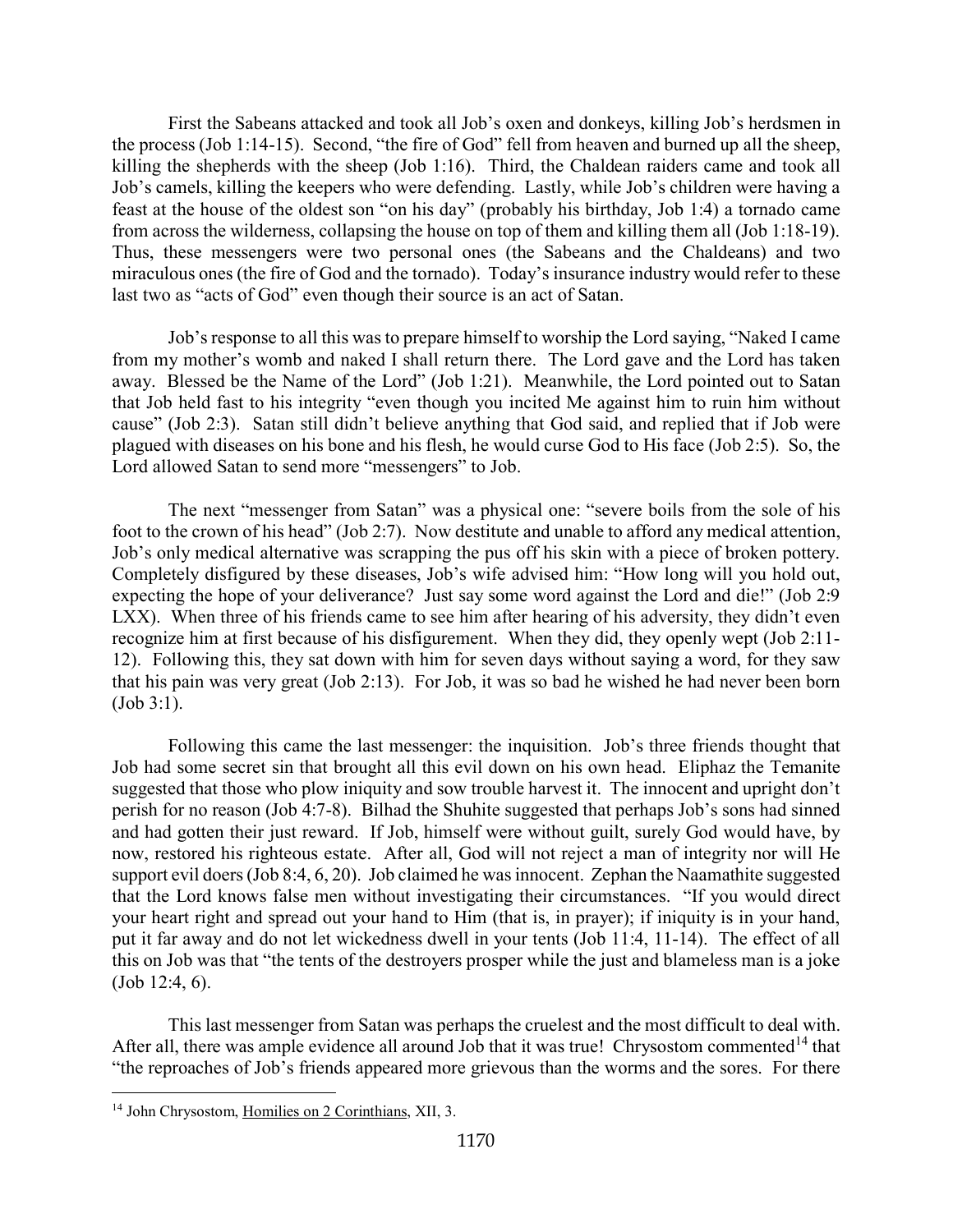is nothing more intolerable to those in affliction than a word capable of stinging the soul". This is exactly what the "messengers of Satan" seek to convince us of also: that God is not faithful, that He doesn't care about us and that we should only trust in what we can see.

Paul reminds us that the usefulness of our "thorns in the flesh" or "messengers of Satan" are that we don't get exalted above measure (2 Corinthians 12:7). After all, we are to bear our crosses as our Lord bore His (Mark 8:34-37), and as He humbled Himself to death on the Cross, so should we. The Lord told Paul, and He tells us, "My grace is sufficient for you for My strength is made perfect in weakness" (2 Corinthians 12:9). Going through all he went through, it's hard to imagine the Lord's grace being sufficient for Job; but it was. Paul also said, "God is faithful, who will not allow you to be tempted beyond what you are able, but with the temptation will also make the way of escape, that you may be able to bear it" (1 Corinthians 10:13).

John Chrysostom pointed out<sup>[15](#page-8-0)</sup> how tribulation is profitable for the saints. David and Paul express the same gratitude for God doing this to them. Both were afflicted by men acting as "messengers of Satan".

"Tribulation is profitable to the saints, that they may exercise moderation and lowliness, and that they may not be puffed up by their miracles and good works, God permits it for this end. We hear David the prophet, and Paul saying the same thing. David says, '*It is* good for me that I have been afflicted, that I may learn Your statutes' (Psalm 119:71). Paul said, 'I was caught up to the third heaven' and transported to Paradise; he goes on to say, 'lest I should be exalted above measure by the abundance of the revelations, a thorn in the flesh was given to me, a messenger of Satan to punch me' (2 Corinthians 12:7). What can be clearer than this? 'That I might not be exalted above measure', for this reason, he said, God permitted 'the messengers of Satan to punch me'. By messengers of Satan, he means not particular demons, but men ministering for the devil, the unbelievers, the tyrants, the heathens, who perseveringly molested, and unceasingly worried him."

Tertullian noted<sup>[16](#page-8-1)</sup> that King Saul was given an evil spirit from the Lord to terrify him and humble him. Paul was given a messenger of Satan to punch him, but perfect him in weakness. Paul turned around and delivered men over to Satan to chasten them for blasphemy.

"'The Spirit of the Lord departed from Saul, and an evil spirit from the Lord terrified him' (1 Samuel 16:14). The design of the Lord was to humble Saul. As Paul tells us, there was given him a messenger of Satan, to punch him (2 Corinthians 12:7). Even this sort of thing is not permitted in the case of holy men, unless at the same time strength of endurance may be perfected in weakness. For Paul likewise delivered Hymenaeus and Alexander over to Satan that by chastening they might learn not to blaspheme (1 Timothy 1:20). You see, then, that the devil receives more suitably power even from the servants of God; so far is he from having it by any right of his own."

<span id="page-8-0"></span><sup>&</sup>lt;sup>15</sup> John Chrysostom, Homilies on the Statues, I, 15.

<span id="page-8-1"></span><sup>16</sup> Tertullian, De Fuga in Persecutione, IV, 2.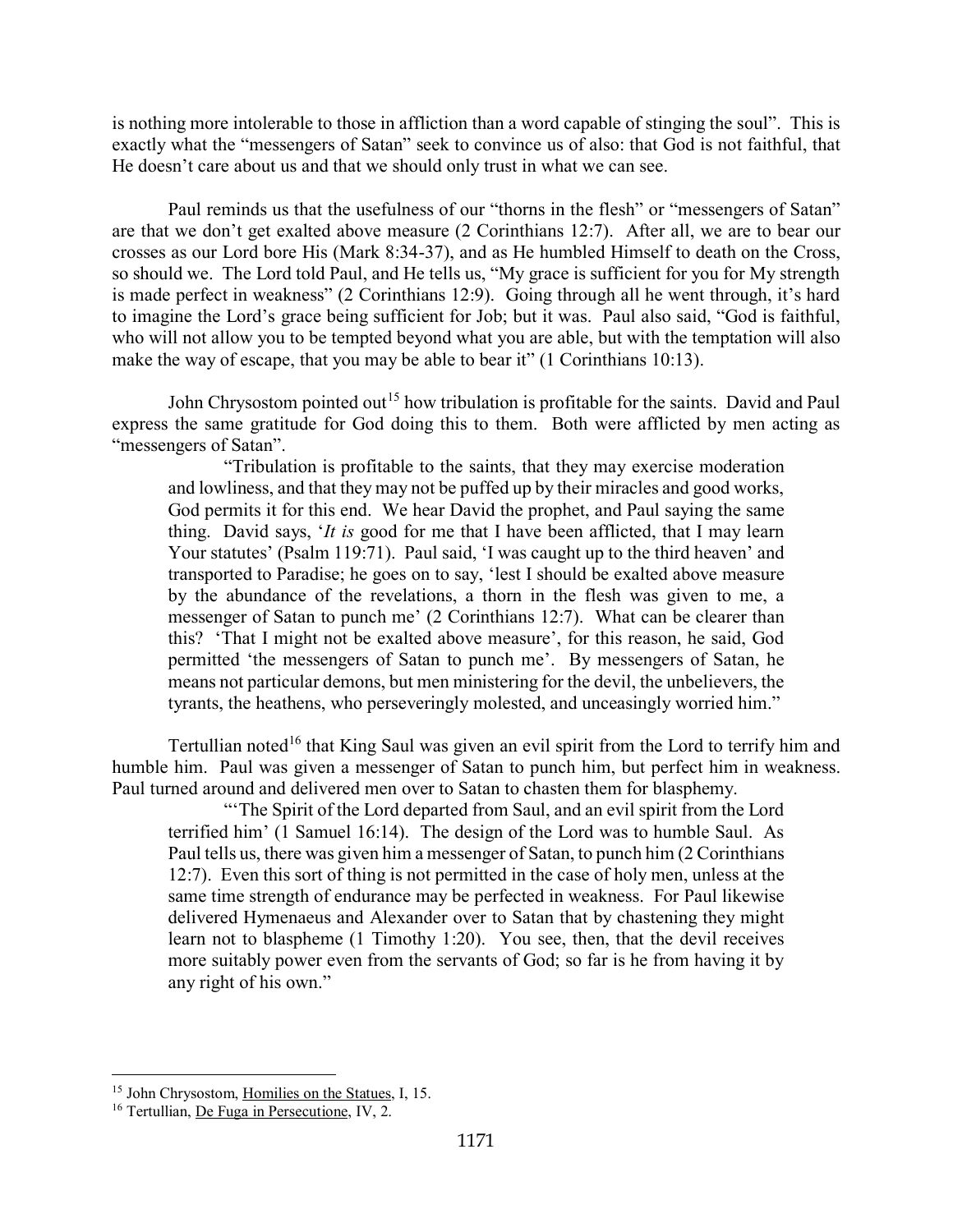The Lord saw His Cross (which itself was a messenger of Satan) as His Glory (John 12:23). Job wasn't aware of what was going on in heaven between the Lord and Satan, but eventually He realized that his ordeal was for his glory also. And as a result, Job was rewarded both in this life and in the age to come (Job 42:10-17, James 5:11).

### <span id="page-9-0"></span>**Strength Made Perfect in Weakness**

Paul said, "The Lord said to me, 'My grace is sufficient for you, for My strength is made perfect in weakness'. Therefore, most gladly I will rather boast in my infirmities, that the power of Christ may rest upon me" (2 Corinthians 12:9).

Paul also said, "For I determined not to know anything among you except Jesus Christ and Him crucified. I was with you in weakness, in fear, and in much trembling. And my speech and my preaching *were* not with persuasive words of human wisdom, but in demonstration of the Spirit and of power, that your faith should not be in the wisdom of men but in the power of God" (1 Corinthians 2:2-5).

Paul also said, "We rejoice in hope of the glory of God. And not only *that,* but we also glory in tribulations, knowing that tribulation produces perseverance; and perseverance, character; and character, hope. Now hope does not disappoint, because the love of God has been poured out in our hearts by the Holy Spirit who was given to us" (Romans 5:2-5).

John said, "These things I have spoken to you, that in Me you may have peace. In the world you will have tribulation; but be of good cheer, I have overcome the world" (John 16:33).

Matthew said, "Wide *is* the gate and broad *is* the way that leads to destruction, and there are many who go in by it. Because narrow *is* the gate and difficult *is* the way which leads to life, and there are few who find it" (Matthew 7:13-14).

Paul said, "You seek a proof of Christ speaking in me, who is not weak toward you, but mighty in you. Though He was crucified in weakness, yet He lives by the power of God. For we also are weak in Him, but we shall live with Him by the power of God toward you" (2 Corinthians 13:3-4). John Chrysostom pointed out<sup>[17](#page-9-1)</sup> that there are three meanings of the word weakness (or sickness): bodily sickness, weakness in the Faith, and susceptibility to persecution. It is this third definition of weakness that Paul refers to a lot.

"These words have much obscurity and give disturbance to the weaker sort. Therefore, it is necessary to unfold them more clearly, and to explain the significance of the expression where the obscurity exists, that no one may be offended. What then is that which is said here; what does the term "weakness" designate; and in what significance is it used? The term has many meanings. Bodily sickness<sup>[18](#page-9-2)</sup> is called 'weakness'. It is even said in the Gospel, 'Behold, he whom You love is weak' (John 11:3-4) concerning Lazarus, being sick near death;

<span id="page-9-1"></span><sup>17</sup> John Chrysostom, Homilies on 2 Corinthians, XXIX, vv. 3-4.

<span id="page-9-2"></span><sup>18</sup> The Greek word *sthenoo* means to strengthen, and the Greek word *astheneo* means to be weak. *Astheneo* is used many times in the New Testament to refer to both bodily sickness and weaknesses. All the words in this quote translated "sickness" and "weakness" are forms of the same Greek word.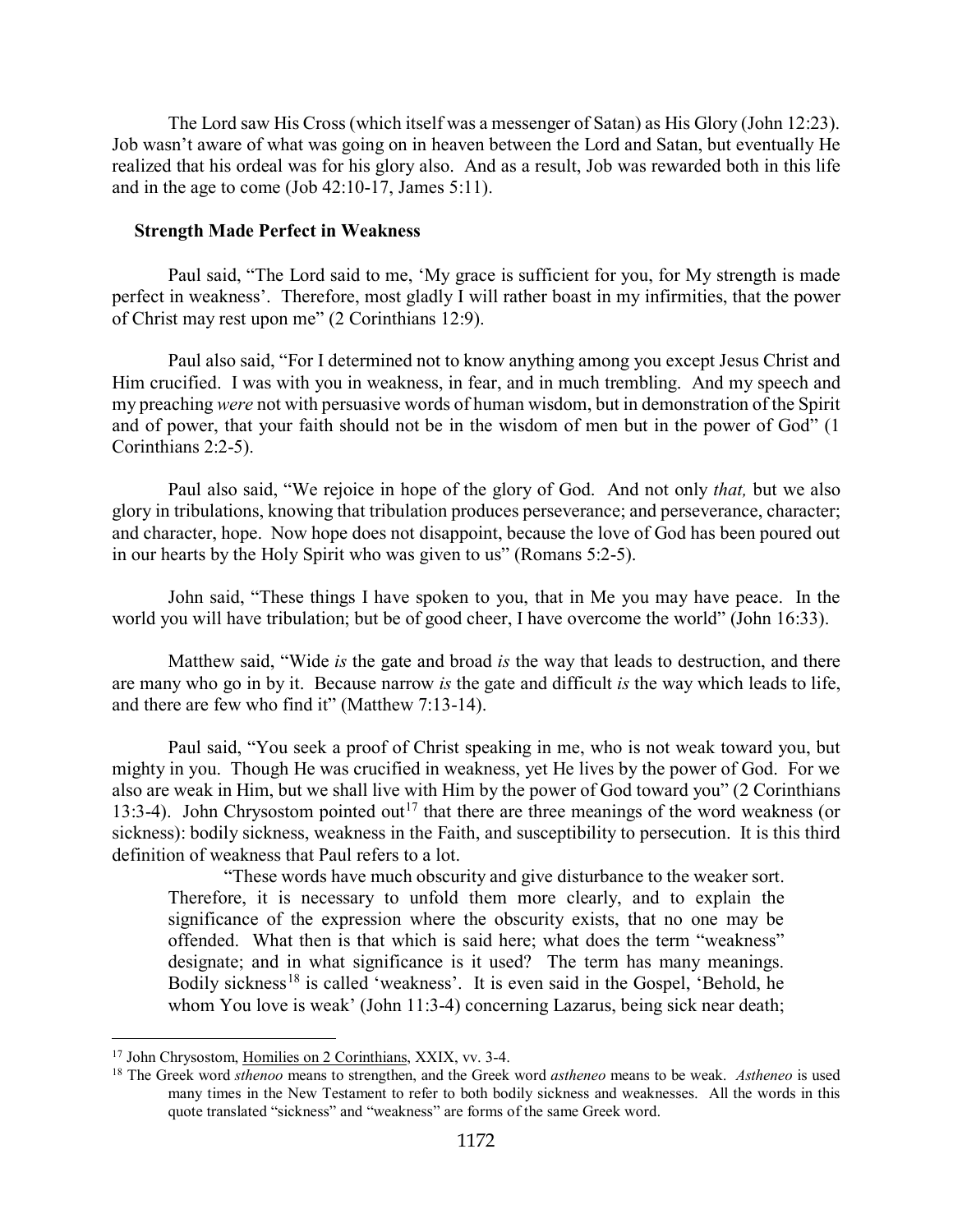and He Himself said of Lazarus, 'This weakness is not unto death'. Paul, speaking of Epaphroditus said, 'For indeed he was weak almost unto death, but God had mercy on him;" (Philippians 2:27) and of Timothy, 'No longer drink only water, but use a little wine for your stomach's sake and your frequent weaknesses' (1 Timothy 5:23). For all these foregoing examples denote bodily sickness. The not being established firmly in the faith is also called 'weakness;' the not being perfect and complete. And denoting this Paul said, 'Receive one who is weak in the faith, *but* not to disputes over doubtful things'. And again, 'One believes he may eat all things, but he who is weak eats *only* vegetables' (Romans 14:1-2), denoting him who is weak in the faith. In the foregoing then are two uses of the term 'weakness;' there is yet a third thing which is called 'weakness'. What then is this? Persecutions, plotting, insults, trials, assaults. Denoting this Paul said, 'Concerning this thing I pleaded with the Lord three times that it might depart from me. And He said to me, "My grace is sufficient for you, for My strength is made perfect in weakness"' (2 Corinthians 12:8, 9). What does 'in weakness' mean? In persecutions, in dangers, in trials, in plotting, in deaths. Denoting this Paul said, 'Therefore I take pleasure in weakness' (2 Corinthians 12:10). Then showing what kind of weakness he means, he spoke not of fever, nor of doubt about the faith; but what? 'in weaknesses, in reproaches, in needs, in persecutions, in distresses, for Christ's sake. For when I am weak, then I am strong' (2 Corinthians 12:10). That is to say 'when I am persecuted, when I am driven up and down, when I am plotted against, then am I strong, then rather I prevail over, and get the better of them that plot against me. Because that grace rests upon me. It is then in this third sense that Paul uses 'weakness'; and this is what he means by it; he seems to them to be humble and contemptible. He had no desire to boast, nor to seem to be what he really was, nor to display the power which he possessed of punishing and revenging."

Chrysostom also pointed out<sup>[19](#page-10-0)</sup> what the "weaknesses" were in Paul's life: they were the persecutions that he had to endure everywhere he went. Paul dreaded these dangers, showing that he was but human after all.

"The believers were unlearned persons; the manner of the teaching was of an unlearned cast throughout; the thing preached was of itself enough to stagger people. For the cross and death were the message brought. Together with these there were also other hindrances, the dangers, the plots, the daily fear, and being hunted down. For the word 'weakness', with him in many places stands for the persecutions. 'My weakness, which was in my flesh, you did not despise or reject, but you received me as an angel of God' (Galatians 4:14); and again, 'If I must boast, I will boast in the things which concern my weakness' (2 Corinthians 11:30). What was the weakness? 'In Damascus the governor, under Aretas the king was guarding the city of the Damascenes with a garrison, desiring to arrest me' (2 Corinthians 11:32). And again, 'Therefore I take pleasure in weakness, in reproaches, in needs, in persecutions, in distresses, for Christ's sake' (2 Corinthians 12:10). Having said, 'I was in weakness', he did not stop at this point, but explaining the word 'weakness' makes mention of his dangers. He adds again, 'I

<span id="page-10-0"></span><sup>19</sup> John Chrysostom, Homilies on 1 Corinthians, VI, 2.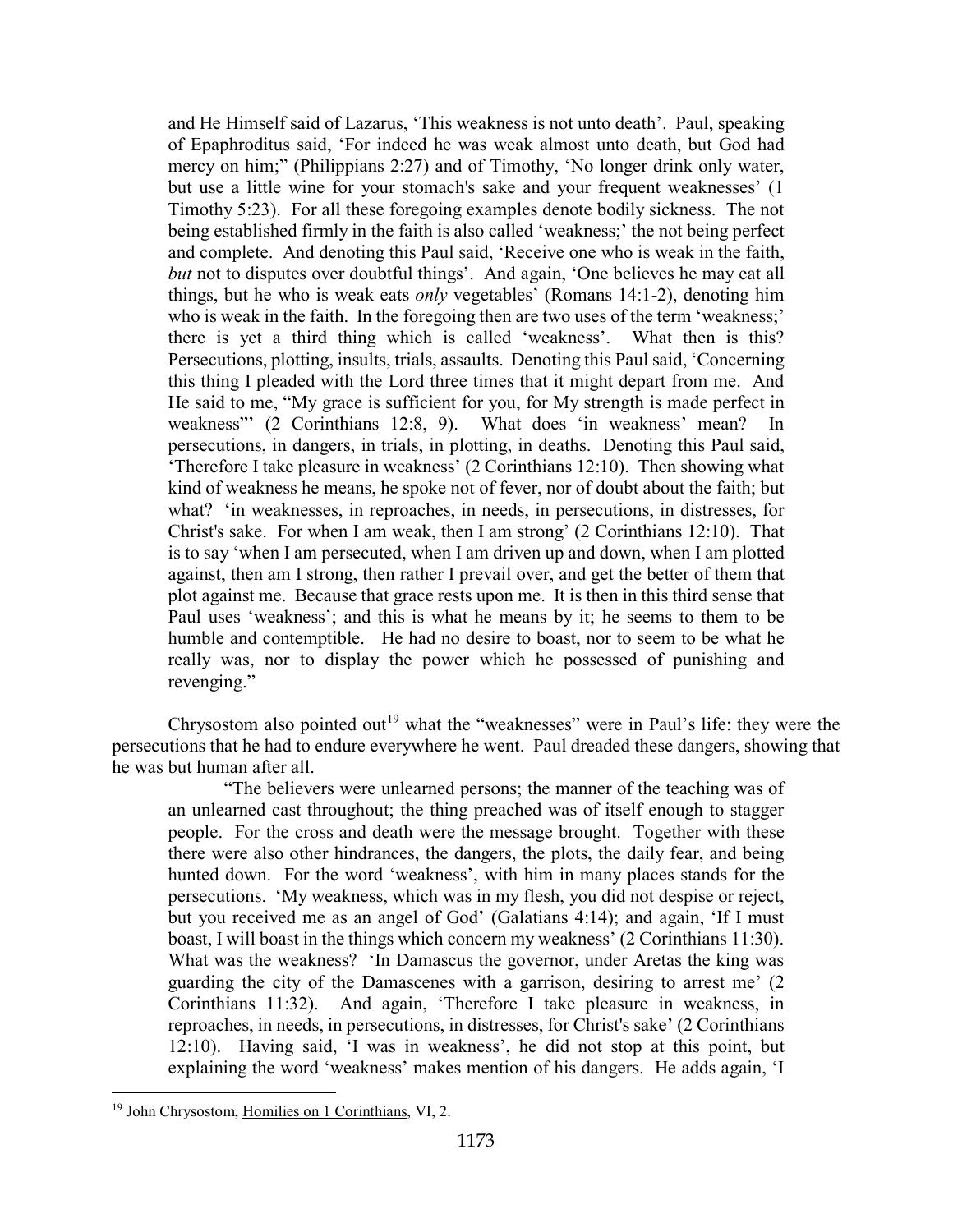was with you in weakness, in fear, and in much trembling' (1 Corinthians 2:3). What is Paul saying? Did Paul also fear dangers? He did fear, and he dreaded these dangers excessively; for though he was Paul, yet he was a man. But this is no charge against Paul but shows a weakness of his human nature; and it is to the praise of his fixed purpose of mind that even when he dreaded death and stripes, he did nothing wrong because of this fear."

Cyprian of Carthage stated<sup>[20](#page-11-0)</sup> that Paul was not grieved by all the suffering that he endured, but he benefited from all this. His strength was made perfect in weakness. This means that adversity does not call us away from the Faith but strengthens us.

"The Apostle Paul, after shipwrecks, scourging, and many grievous tortures of the flesh and body, says that he is not grieved, but benefited by his adversity, in order that while he is sorely afflicted he might more truly be proved. 'A thorn in the flesh was given to me, a messenger of Satan to punch me, lest I be exalted above measure. Concerning this thing I pleaded with the Lord three times that it might depart from me. And He said to me, "My grace is sufficient for you, for My strength is made perfect in weakness"' (2 Corinthians 12:7-9). When, therefore, weakness and inefficiency and any destruction seize us, then our strength is made perfect; then our faith, if when tried it shall stand fast, is crowned. As it is written, 'As a furnace tests the potter's vessels; so, the test of a man is the way he reasons' (Ecclesiasticus 27:5). This, in short, is the difference between us and others who don't know God, that in misfortune they complain and murmur. Adversity does not call us away from the truth of virtue and faith but strengthens us by its suffering."

John Chrysostom stated<sup>[21](#page-11-1)</sup> that our affliction in the world is profitable to us. Job was more illustrious after than before his ordeal. Timothy had constant sickness most of his adult life. Paul never cured Timothy – even though he could have – but left him in the furnace of his sickness for his benefit. Paul himself endured a great deal of physical pain from the blows, chains and maltreatment from public executioners. But then he learned the benefit of this and rejoiced.

"Paul proved that we will not be confined to a condition of punishment, but that some profit will be derived from it, namely release from the penalties to which our sin is liable. Paul added: 'If we would judge ourselves, we would not be judged. But when we are judged, we are chastened by the Lord, that we may not be condemned with the world' (1 Corinthians 11:31-32). Moreover, that they who have lived very righteously derive much benefit from such chastisement is plain from the case of Job, who was more illustrious after it than before. Also, from the case of Timothy, who although he was such a good man, and entrusted with such an important ministry, and made the circuit of the world with Paul passed not two or three days, nor ten or twenty, or a hundred, but many in succession in ill health, his body being very seriously enfeebled. Paul shows this where he said, 'No longer drink only water, but use a little wine for your stomach's sake and your frequent infirmities' (1 Timothy 5:23). Paul, who raised the dead, did not cure Timothy's

<span id="page-11-0"></span><sup>20</sup> Cyprian of Carthage, Treatises, VII, 13.

<span id="page-11-1"></span><sup>21</sup> John Chrysostom, Letters to Olympias, #2, 3.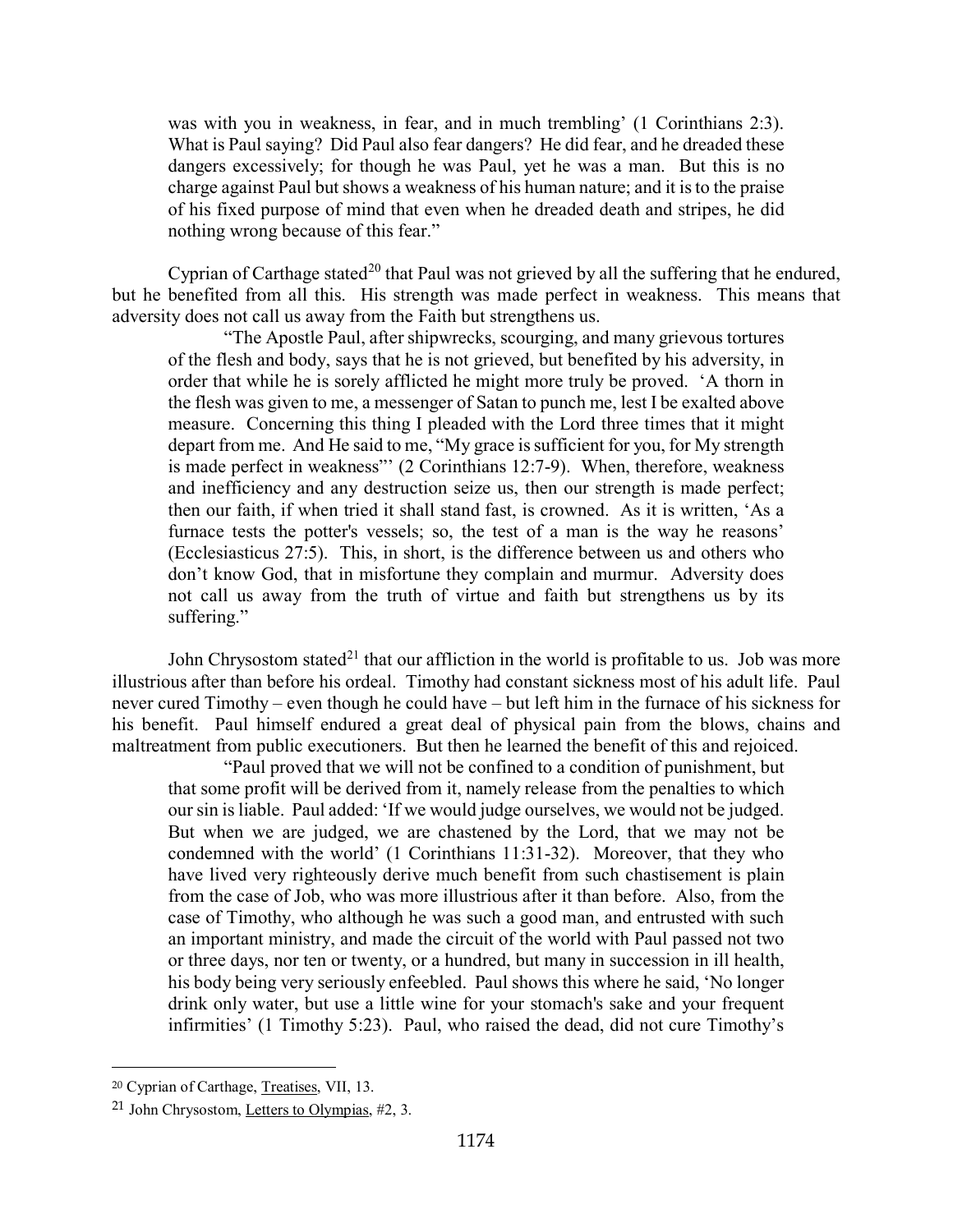infirmity but left him in the furnace of his sickness so that he might therefrom contract a very great abundance of confidence. The lessons which Paul himself had enjoyed from his Master, and the training which he had received from Him, he imparted to his disciple. Although Paul was not subjected to bodily sickness, yet he was punched out by trials no less severe, which inflicted much physical pain. 'A thorn in the flesh was given to me, a messenger of Satan to punch me' (2 Corinthians 12:7), meaning by this the blows, bonds, chains, imprisonments, being dragged about, and maltreated, and tortured by the scourges of public executioners. Wherefore also being unable to bear the pain occasioned to the body by these things 'Concerning this thing I pleaded with the Lord three times that it might depart from me' (2 Corinthians 12:8). And then when he did not obtain his petition, having learned the benefit of the trial, he kept quiet, and rejoiced at the things which happened to him."

John Cassian noted<sup>[22](#page-12-0)</sup> that we sometimes pray for things that are not beneficial to us. Even the Apostle Paul did that when he asked that his "thorn in the flesh" be taken away. Christ Himself in the flesh did this also when He asked that His cup pass from Him. But what Paul and Christ also did is to seek the Will of the Father in all things.

"Paul said, 'We do not know what we should pray for as we ought' (Romans 8:26). We shall see that we sometimes ask for things opposed to our salvation and that we are most providentially refused our requests by Him who sees what is good for us with greater right and truth than we can. And it is clear that this also happened to Paul himself when he prayed that the messenger of Satan who had been for his good allowed by the Lord's will to punch him, might be removed. He said, 'Concerning this thing I pleaded with the Lord three times that it might depart from me. And He said to me, "My grace is sufficient for you, for My strength is made perfect in weakness"' (2 Corinthians 12:8-9). And this feeling even our Lord expressed when He prayed as a man, that He might give us a form of prayer as other things also by His example. He said, 'O My Father, if it is possible, let this cup pass from Me; nevertheless, not as I will, but as You will' (Matthew 26:39). Though certainly His will was not discordant with His Father's will, 'For the Son of Man has come to save that which was lost, and to give His life a ransom for many' (Matthew 18:11, 20:28). As He Himself says: 'No one takes it from Me, but I lay it down of Myself. I have power to lay it down, and I have power to take it again' (John 10:18). In which character there is the following sung by the blessed David, of the Unity of will which He ever maintained with the Father: 'I delight to do Your will, O my God' (Psalm 40:9). For we read of the Father: 'For God so loved the world that He gave His only begotten Son' (John 3:16). We find none the less of the Son: 'Who gave Himself for our sins' (Galatians 1:4). And as it is said of the Father: 'He who did not spare His Own Son but delivered Him up for us all' (Romans 8:32). And it is shown that the will of the Father and of the Son is in all things one, so that even in the actual mystery of the Lord's resurrection we are taught that there was no discord of operation. Paul declares that the Father brought about the resurrection of His body, saying: 'And God the Father, who raised Him

<span id="page-12-0"></span> $22$  John Cassian,  $1<sup>st</sup>$  Conference of Abbot Isaac, I, ix, 34.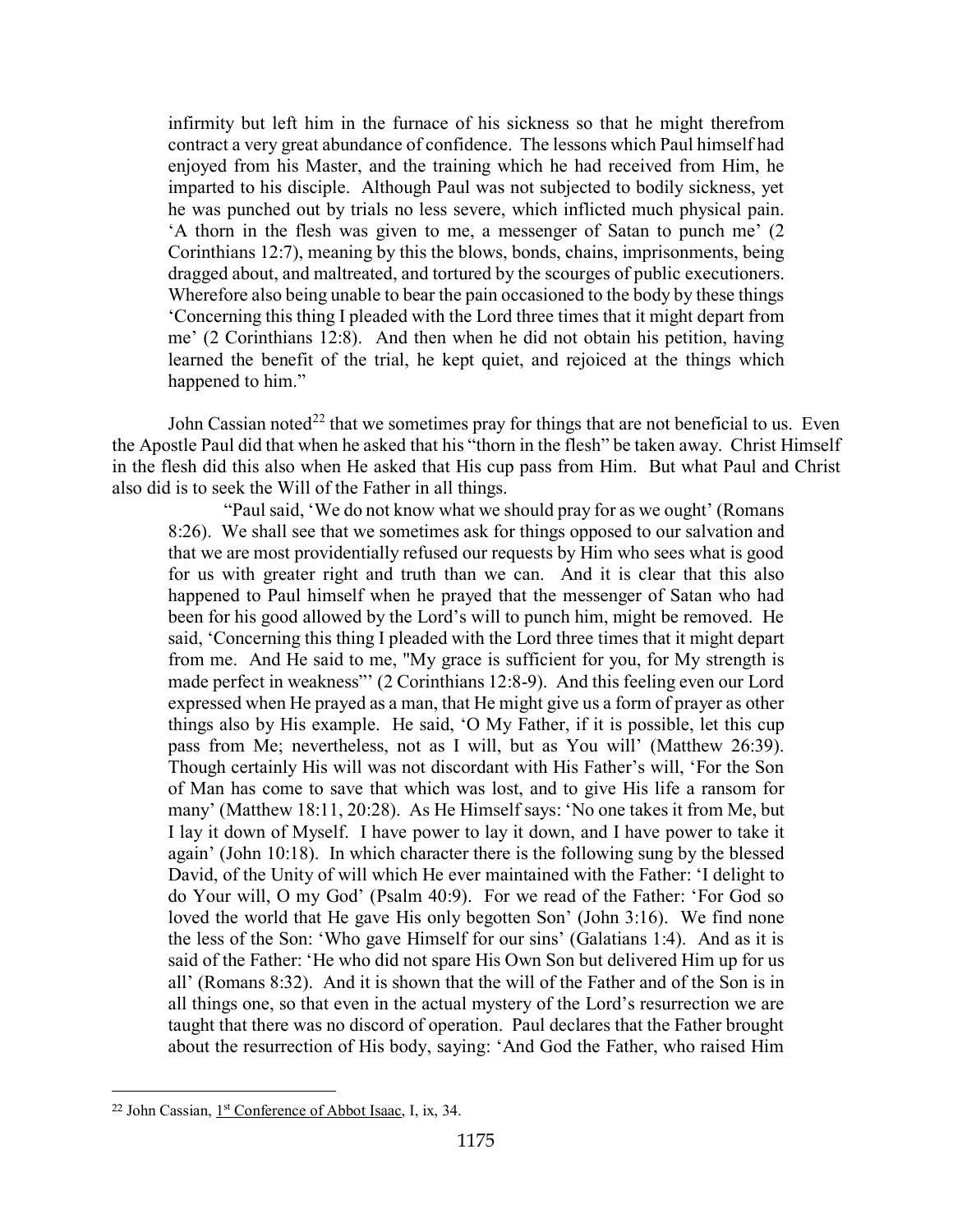from the dead' (Galatians 1:1). So also, the Son testifies that He Himself will raise again the Temple of His body, 'Destroy this temple, and in three days I will raise it up' (John 2:19). We being instructed by all these examples of our Lord which have been enumerated ought to end our supplications also with the same prayer, and always to subjoin this clause to all our petitions. 'Nevertheless, not as I will, but as You will'" (Matthew 26:39).

John Chrysostom said the same thing and pointed out<sup>[23](#page-13-0)</sup> how the Lord Himself prayed when He was on His way to the Cross. He taught us not to plunge into dangers, since that may lead to vainglory and pride. If the danger is unavoidable, however, He taught us to acquiesce in what seems good to God. Paul also learned to do this. He first asked that temptations might be removed from him. When God said 'No!', Paul understood, and from then on, he took pleasure in weakness, thus submitting his will to the Will of God.

"Since Jesus commanded us to pray 'Do not lead us into temptation but deliver us from the evil one' (Luke 11:4), He instructs them in this very precept by putting it in practice Himself. He said, 'Father if it is possible, let this cup pass from me' (Matthew 26:39). Thus, He taught all the saints not to plunge into dangers, not to fling themselves into them. Instead He asks us to wait for their approach, and to exhibit all possible courage, only not to rush forwards themselves, or to be the first to advance against terrors. Why so? Both to teach us lowliness of mind, and also to deliver us from the charge of vainglory. On this account it is said also that when He had spoken these words, 'He went a little farther and fell on His face and prayed' (Matthew 26:39). After He had prayed He spoke thus to His disciples, 'Could you not watch with me one hour? Watch and pray that you enter not into temptation. The spirit indeed *is* willing, but the flesh *is* weak' (Matthew 26:40-41). Notice He not only prays but also admonishes? Now this He said by way of emptying their soul of vanity, and delivering them from pride, teaching them self-restraint, training them to practice moderation. Therefore, the prayer which He wished to teach them, He Himself also offered, speaking after the manner of men, not according to His Godhead but according to His manhood. He prayed as instructing us to pray, and even to seek deliverance from distress; but, if this is not permitted, then to acquiesce in what seems good to God. Therefore, He said, 'Nevertheless not as I will but as You will, (Matthew 26:39). Not because He had one will and the Father another; but in order that He might instruct men even if they were in distress and trembling, even if danger came upon them, and they were unwilling to be torn from this present life. He taught them to postpone their own will to the will of God; Paul did this also, when he had been instructed; he exhibited both these principles. Paul asked that temptations might be removed from him, 'Concerning this thing I pleaded with the Lord three times that it might depart from me' (2 Corinthians 12:8). Since it did not please God to remove it, he says 'Therefore I take pleasure in infirmities, in reproaches, in needs, in persecutions, in distresses, for Christ's sake' (2 Corinthians 12:10). But perhaps what I have said is not quite clear; therefore, I will make it clearer. Paul incurred many dangers and prayed that he might not be exposed to them. Then he heard Christ saying, 'My

<span id="page-13-0"></span><sup>23</sup> John Chrysostom, Against Marcionists and Manichaeans, 4.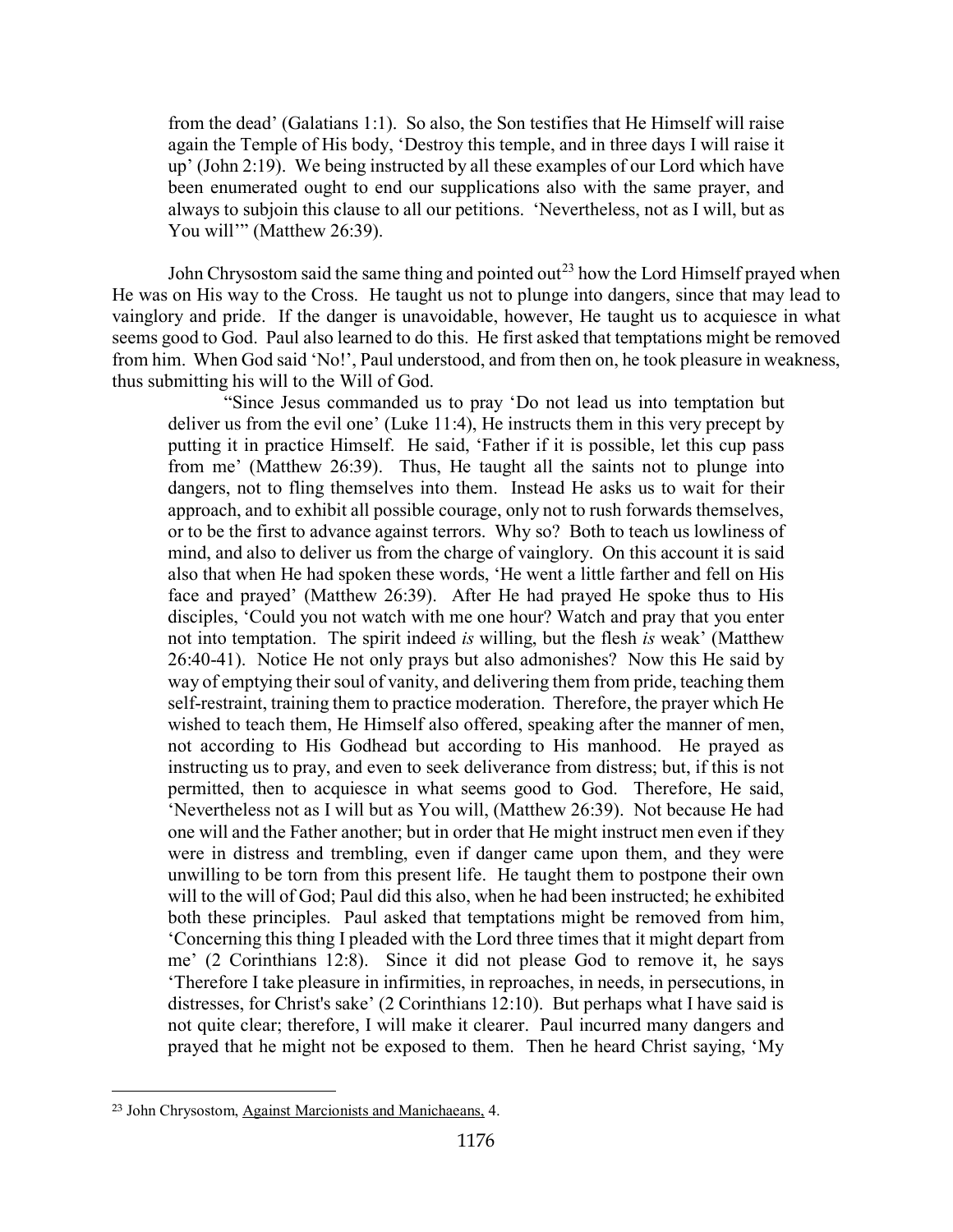grace is sufficient for you, for My strength is made perfect in weakness' (2 Corinthians 12:9). As soon then as he saw what the will of God was, he in the future submitted his will to God's will. By means of this prayer then Christ taught both these truths, that we should not plunge into dangers, but rather pray that we may not fall into them. But if they come upon us we should bear them bravely and postpone our own will to the will of God. Knowing these things then let us pray that we may never enter into temptation: but if we do enter it let us beseech God to give us patience and courage. Let us honor His will in preference to every will of our own. For then we shall pass through this present life with safety and shall obtain the blessings to come."

Chrysostom also mentions<sup>[24](#page-14-0)</sup> that if we don't understand what God is saying about strength being made perfect in weakness, it will affect our ability to pray effectively. Christ said, "If two of you agree on earth concerning anything that they ask, it will be done for them by My Father in heaven. For where two or three are gathered together in My name, I am there in the midst of them" (Matthew 18:19-20). But that doesn't apply to just any two people; this refers to the virtuous, like the Apostles.

"Notice how He puts down our enmities, and takes away our petty dissensions, and draws us one to another! He puts here the great rewards of concord, if at least they who are of one accord manage to prevail with the Father, as touching the things they ask, and have Christ in the midst of them."

"Are there indeed anywhere two of one accord? There are in many places, maybe even everywhere. How then do they not obtain all things? Because there are many causes of their failing."

(1) "Some people often ask things inexpedient. We needn't marvel at this, if this is the case with some others, since it was so even with Paul. Paul asked, but then he heard, 'My grace is sufficient for you; for my strength is made perfect in weakness" (2 Corinthians 12:9).

(2) "Others are unworthy to be reckoned with the Apostles that heard these words, and don't contribute their own part. He seeks such as are like the Apostles; therefore, He refers to the virtuous, those that show forth an angelic rule of life."

(3) "Still others pray against those that have angered them, seeking for redress and vengeance. But this kind of thing is forbidden, since He said, 'love your enemies, bless those who curse you, do good to those who hate you, and pray for those who spitefully use you and persecute you'" (Matthew 5:44).

(4) "Others still have unrepentant sins; they ask mercy, which thing it is impossible to receive, not only if themselves ask it, but although others having much confidence towards God entreat for them. This is like Jeremiah praying for the Jews; he heard, 'do not pray for this people, and intercede not for them in supplication and prayer; for I will not hear in the day in which they call upon me, in the day of their affliction'" (Jeremiah 11:14 LXX).

"But if all things are there, and you ask things expedient, contribute your own part, exhibit an apostolical life, and have concord and love towards your neighbor. Then you will obtain your entreaty; for the Lord is loving towards man."

<span id="page-14-0"></span><sup>24</sup> John Chrysostom, Homilies on Matthew, LX, 2.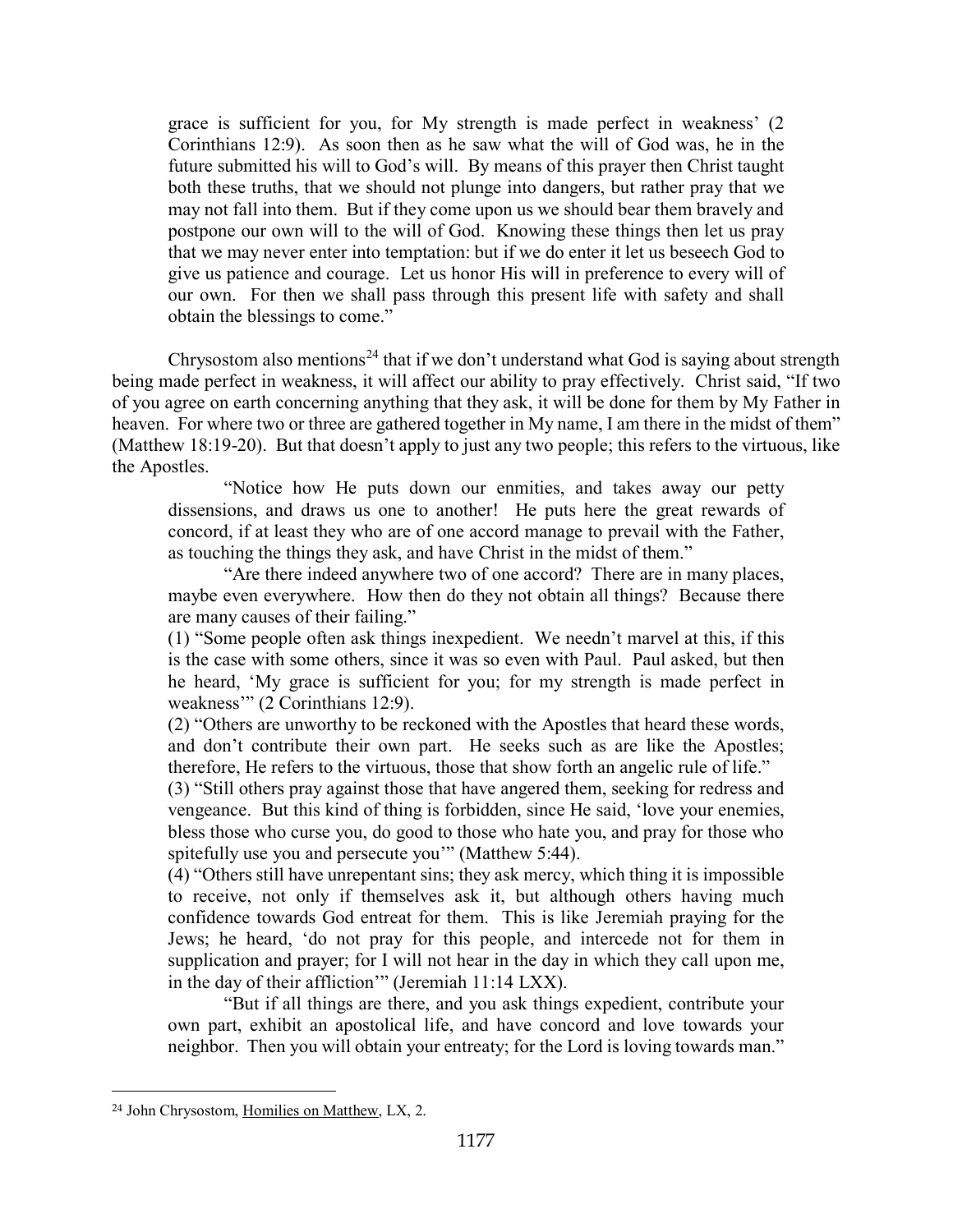Chrysostom further stated<sup>[25](#page-15-0)</sup> that the Apostles considered it a greater honor to suffer for Christ's sake than to be honored by Him. The Twelve rejoiced when they were beaten by the Jewish leaders for confessing Christ. Paul introduces many of his Epistles by referring to himself as either a prisoner or a slave. Christ emptied Himself of His glory to become man. To the world, this seems foolishness; but to those who understand the love of Christ, this is of all things the most blessed.

"Listen to what Luke says, 'They departed from the presence of the council, rejoicing that they were counted worthy to suffer dishonor for the Name' (Acts 5:41). To all others indeed it seems to be foolishness, that to suffer dishonor is to be counted worthy, that to suffer dishonor is to rejoice. But to those that understand the love of Christ, this is esteemed of all things the most blessed. Were any to offer me my choice, the whole Heaven or Paul's chain, that chain I would prefer. Were any to ask whether he should place me on high with the Angels, or with Paul in his bonds, the prison I would choose. Were any about to change me into one of those powers, that are in Heaven, that are around the throne, or into such a prisoner as this, such a prisoner I would choose to be. Nothing is more blessed than that chain. Would that I could be at this moment in that very spot, (for the bonds are said to be still in existence,) to behold and admire those men, for their love of Christ. Would that I could behold the chains, at which the devils fear and tremble, but which Angels reverence. Nothing is more noble than to suffer any evil for Christ's sake. I count not Paul so happy, because he was 'caught up into Paradise' (2 Corinthians 12:4), as because he was cast into the dungeon. I count him not so happy, because he heard 'unspeakable words', as because he endured those bonds. I count him not so happy, because he was 'caught up into the third Heaven', (2 Corinthians 12:2) as I count him happy for those bonds' sake. That the chains are greater than those experiences of Paradise, hear how even he himself knew this; he didn't say, I who 'heard unspeakable words', beseech you: but 'I, the prisoner in the Lord, beseech you' (Ephesians 4:1, 2 Timothy 1:8). We don't need to wonder, that he didn't inscribes this in all his Epistles, for he was not always in prison, but only at certain times. I consider it more desirable to suffer evil for Christ's sake, than to receive honor at Christ's hands. This is transcendent honor, this is glory that surpasses all things. If Christ Himself who became a servant for my sake, and 'emptied' (Philippians 2:7) His glory, yet thought not Himself so truly in glory, as when He was crucified for my sake, what ought not I to endure?"

Chrysostom also noted<sup>[26](#page-15-1)</sup> that some unbelievers have a total misunderstanding of God. They think that Christians go through afflictions because their God is too weak to deliver them. In fact, the opposite is the case as illustrated by Paul in Philippi. There Paul and Silas were beaten very badly, handcuffed, with their feet in the stocks in the inner prison. By their prayers, Paul and Silas caused an earthquake that broke open all the doors and broke off everyone's chains. This was what illustrates perfecting strength in weakness.

"Some unbelievers think that God permits evil because He is some infirm being, and allows such persons to be continually afflicted, from not being able to

<span id="page-15-0"></span><sup>25</sup> John Chrysostom, Homilies on Ephesians, VIII, vv. 1-2.

<span id="page-15-1"></span><sup>26</sup> John Chrysostom, Homilies on the Statues, I, 16.